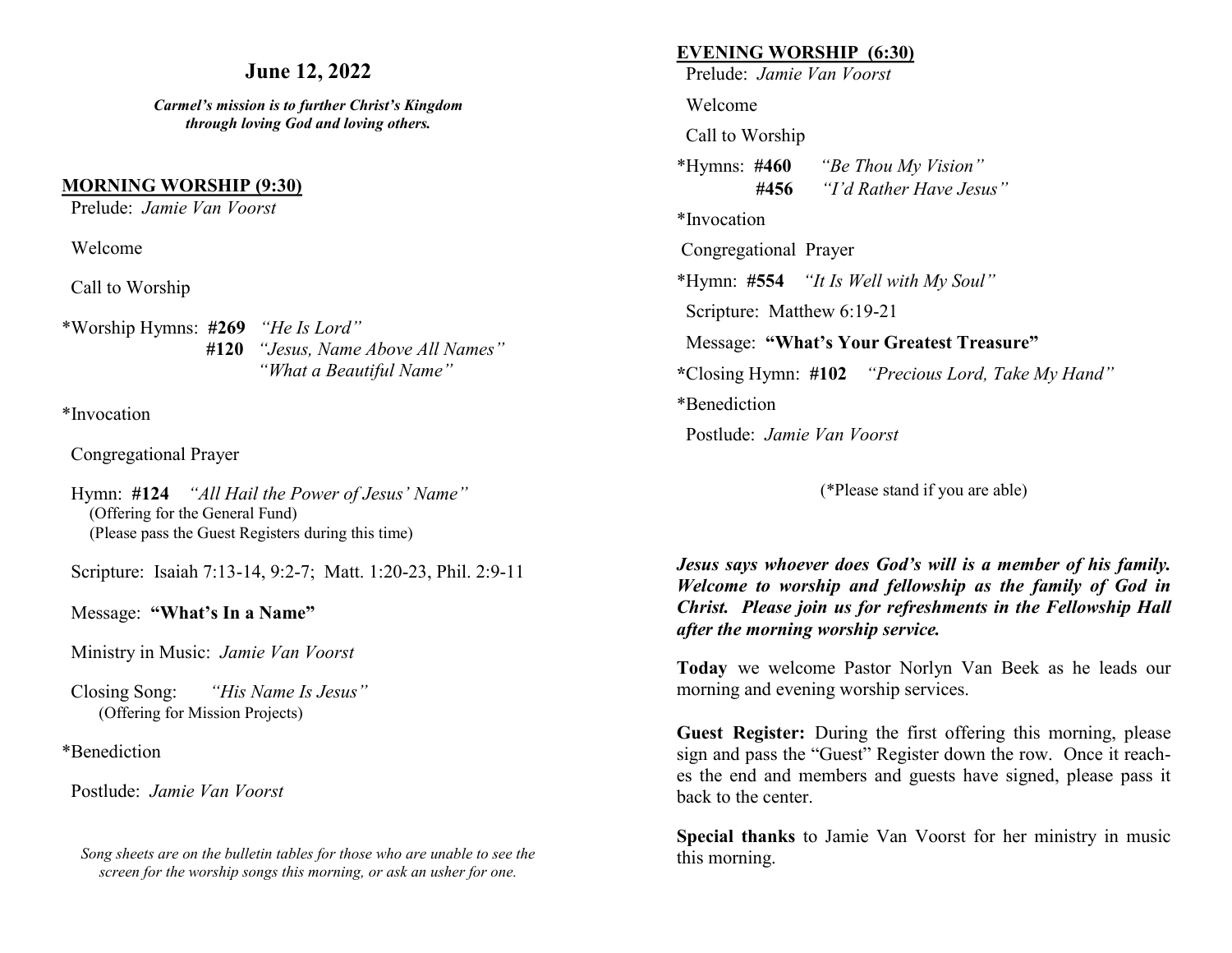### **TODAY**

**Nursery Attendants:** Amy M., Nikki M., Nancy B., Nora B. **Door Attendant:** Regan. **Ushers:** Trevor (M); Matt (NE); Kendrick (SW). **Audio:** Scott. **Video:** Dale **Power Point:** Tonia. **Refreshments:** John Leusink, Verlyn Van Regenmorter.

# **THIS WEEK**

## **Monday, June 13**

6:00 p.m.—**Elders' Meeting.** Anyone desiring to make profession of their faith may meet with the elders at 7:00.

7:30 p.m.—**Consistory Meeting.**

**Wednesday, June 15** 

7:00 p.m.—**Prayer Meeting.**

**NEXT SUNDAY, June 19** Pastor Steve's farewell dinner. **Nursery Attendants:** Becky Ochsendorf, Kristi Segar, Sarah Boogerd, Jennie Boogerd **Door Attendant:** Cal Sandbulte. **Ushers:** Eric Van Meeteren (M); Nick Van Regenmorter (NE); Keaton Van Voorst (SW). **Audio:** Dan Fedders. **Video:** Laura Van Ravenswaay. **Power Point:** Barb Punt. **Refreshments:** Doug Van Beek, Denny De Jong. **Cookies:** Clarice Van Maanen, Donna Renes, Sue Noteboom, Sherri Wolfswinkel, Glenda Van Meeteren. **Special Music:** Herb Remmerde. (am). **Special Offering:**  Dordt University.

# **ANNOUNCEMENTS:**

## **Uphold in Prayer**

*Ramona Vander Weide* is in the Sioux Center Hospital.

*Russ Vande Vegte* was in the Sioux Center Hospital and has returned home.

*Alice Remmerde* returned home from the Rock Valley Hospital.

*Bill Plantage* has moved to Cobble Creek Home Assisted Living in Sheldon.

*RCA General Synod meeting* in Pella, Iowa.

*Kaye Kuyper* dealing with a stress fracture below her knee.

*Dave Vander Zwaag* receiving Chemo treatments.

*Derek Vande Zandschulp* dealing with kidney issues.

Prayers of Praise for a great week of VBS. *Taylor Vonk* taking basic training with the National Guard. *Kyle Van Ginkel* serving in the Army. Keep the *Search Team* and the search process in your prayers.

**Praying for our local congregations:** This week please be in prayer for God's blessing for the Free Grace Reformed Congregation and the ministry of Pastor Mark Schwarz.

**Please help us to help you:** When you have an illness, accident, upcoming surgery, birth or death in the family, or other needs, please notify one of the elders or the church office.

We rejoice with *Matt and Amy Davelaar* on the birth of a son, Klay William. May God bless this family richly.

We extend our sympathy to *Greg and Lynna De Wit and family* on the death of Greg's grandfather, Arnold Nielsen. May God grant them comfort and peace.

We extend our sympathy to *Verlyn and LeaAnn Van Regenmorter and family* on the death of Verlyn's brother, Rev. Wayne Van Regenmorter. May God grant them comfort and peace.

Happy Birthday to *Dorothy Van Voorst* who will celebrate her 94th birthday on Friday, June 17. Her family would like to request a card shower for her birthday. Her address is 720 Oakbrook Dr. RM 105B, Marion, IA 52302.

Happy Anniversary to *Lloyd and Lois De Jong* who will celebrate their 58th wedding anniversary on Thursday, June 16; and to *Ken and Mary Lou Verburg* who will celebrate their 56th wedding anniversary on Friday, June 17.

Pastor Steve will give his farewell sermon at the Church Picnic on June 26. There will be a farewell catered dinner **next week Sunday, June 19** in the Fellowship Hall. Join us in saying farewell to Pastor Steve, Kayla and family, as they leave to begin a new ministry in First Reformed Church of Rock Rapids.

**GENERAL FUND GIVING:** Offering 6-5-22: \$9,968.50 Fiscal YTD General Fund offering: \$266,986.09